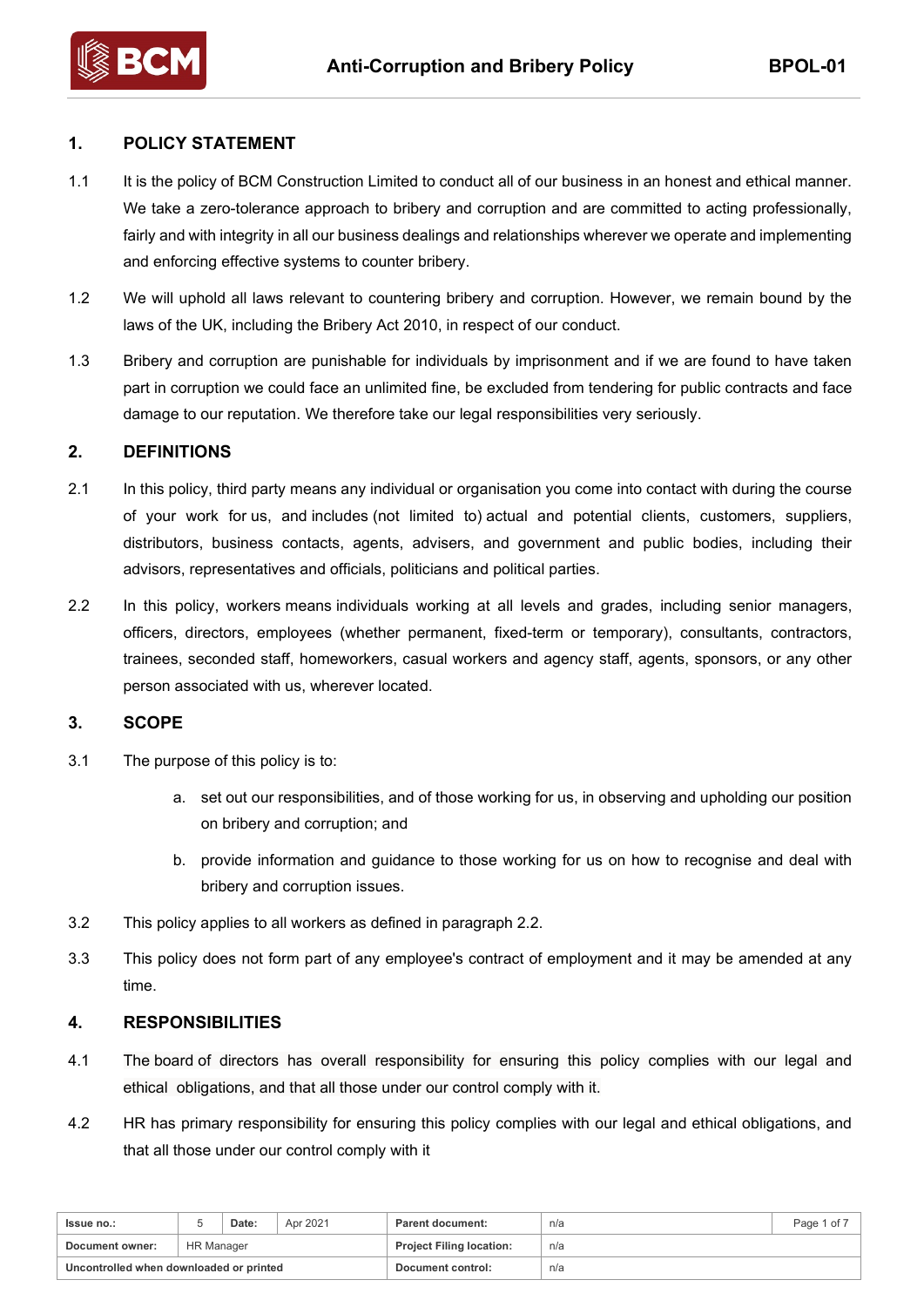

4.3 Management at all levels are responsible for ensuring those reporting to them are made aware of and understand this policy and are given adequate and regular training on it.

- 4.4 The HR advisor is responsible for ensuring all employees are aware of this policy and fully understand the rules in relation to the acceptance of gifts and hospitality
- 4.5 Managers are responsible for monitoring compliance with this policy. This includes keeping a record of all gifts and hospitality that are offered and/or received by employees in their area of responsibility.

# **5. YOUR RESPONSIBILITIES**

- 5.1 All workers are responsible for reading, understanding and complying with this policy.
- 5.2 All workers are responsible for the success of this policy and should ensure they use it to disclose and suspected danger or wrongdoing.
- 5.3 The prevention, detection and reporting of bribery and other forms of corruption are the responsibility of all those working for us or under our control. All workers are required to avoid any activity that might lead to, or suggest, a breach of policy.
- 5.4 Any employee who breaches this policy will face disciplinary action, which could result in dismissal for gross misconduct. We reserve the right to terminate our contractual relationship with other workers if they breach this policy.

# **6. ASSOCIATED DOCUMENTS**

The following documents are relevant to this policy:

- BPOL-24 Whistleblowing Policy
- BPOL-09 Equality and Diversity Policy
- BPOL-21 Business Expenses and Travel Policy

### **7. WHAT IS A BRIBE?**

7.1 A bribe is an inducement or reward offered, promised or provided in order to gain any commercial, contractual, regulatory or personal advantage.

| Issue no.:                              |                   | Date: | Apr 2021 | Parent document:                | n/a | Page 2 of 7 |
|-----------------------------------------|-------------------|-------|----------|---------------------------------|-----|-------------|
| Document owner:                         | <b>HR Manager</b> |       |          | <b>Project Filing location:</b> | n/a |             |
| Uncontrolled when downloaded or printed |                   |       |          | Document control:               | n/a |             |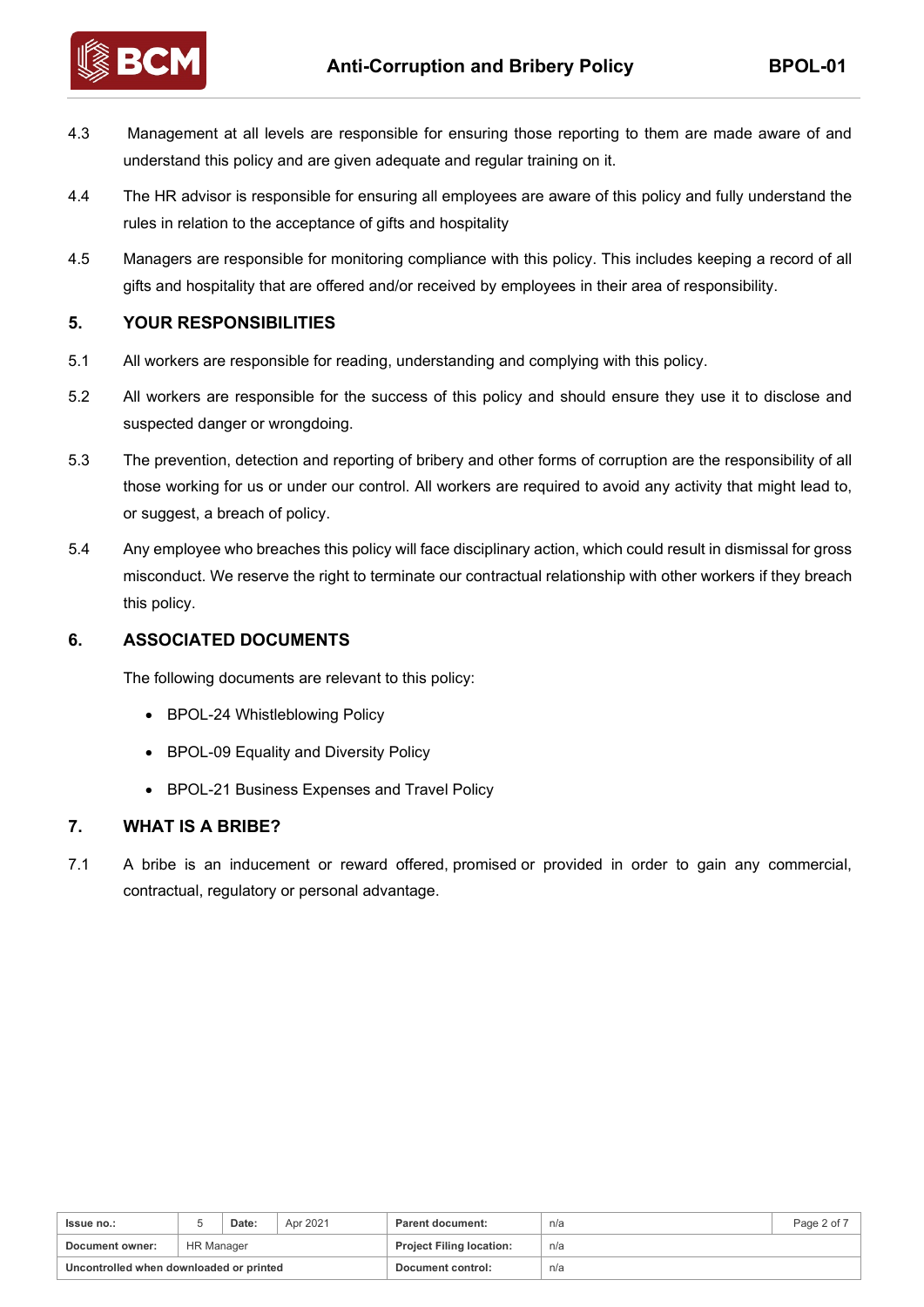

### **Examples:**

#### **Offering a bribe**

You offer a potential client tickets to a major sporting event, but only if they agree to do business with us.

This would be an offence as you are making the offer to gain a commercial and contractual advantage. We may also be found to have committed an offence because the offer has been made to obtain business for us. It may also be an offence for the potential client to accept your offer.

#### **Receiving a bribe**

A supplier gives your nephew a job but makes it clear that in return they expect you to use your influence in our Company to ensure we continue to do business with them.

It is an offence for a supplier to make such an offer. It would be an offence for you to accept the offer as you would be doing so to gain a personal advantage.

#### **Bribing a foreign official**

You arrange for the business to pay an additional payment to a foreign official to speed up an administrative process, (such as clearing our goods through customs).

The offence of bribing a foreign public official has been committed as soon as the offer is made. This is because it is made to gain a business advantage for us. We may also be found to have committed an offence.

### **8. GIFTS AND HOSPITALITY**

- 8.1 This policy does not prohibit normal and appropriate hospitality (given and received) to or from third parties.
- 8.2 It is the Company's customer to offer small gifts, e.g. pens, diaries etc. to customers, suppliers and other persons. If the gift is authorised by your line manager, it may be given to the appropriate individual.
- 8.3 The Company occasionally run hospitality events, primarily aimed at thanking customers and suppliers for their custom and loyalty. An employee must not organise any additional hospitality event without seeking authority from his or her line manager.
- 8.4 No gift with a value of more than £15 may be accepted. If a gift is offered and then refused because of its value, this must be reported to your line manager.
- 8.5 The giving or receipt of gifts or hospitality is not prohibited, if the following requirements are met:
	- a. it is not made with the intention of influencing a third party to obtain or retain business or a business advantage, or to reward the provision or retention of business or a business advantage, or in explicit or implicit exchange for favours or benefits;
	- b. it complies with local law
	- c. it is given in our name, not in your name;
	- d. it does not include cash or a cash equivalent (such as gift certificates or vouchers)

| <b>Issue no.:</b>                       |                   | Date: | Apr 2021 | Parent document:                | n/a | Page 3 of 7 |
|-----------------------------------------|-------------------|-------|----------|---------------------------------|-----|-------------|
| Document owner:                         | <b>HR Manager</b> |       |          | <b>Project Filing location:</b> | n/a |             |
| Uncontrolled when downloaded or printed |                   |       |          | Document control:               | n/a |             |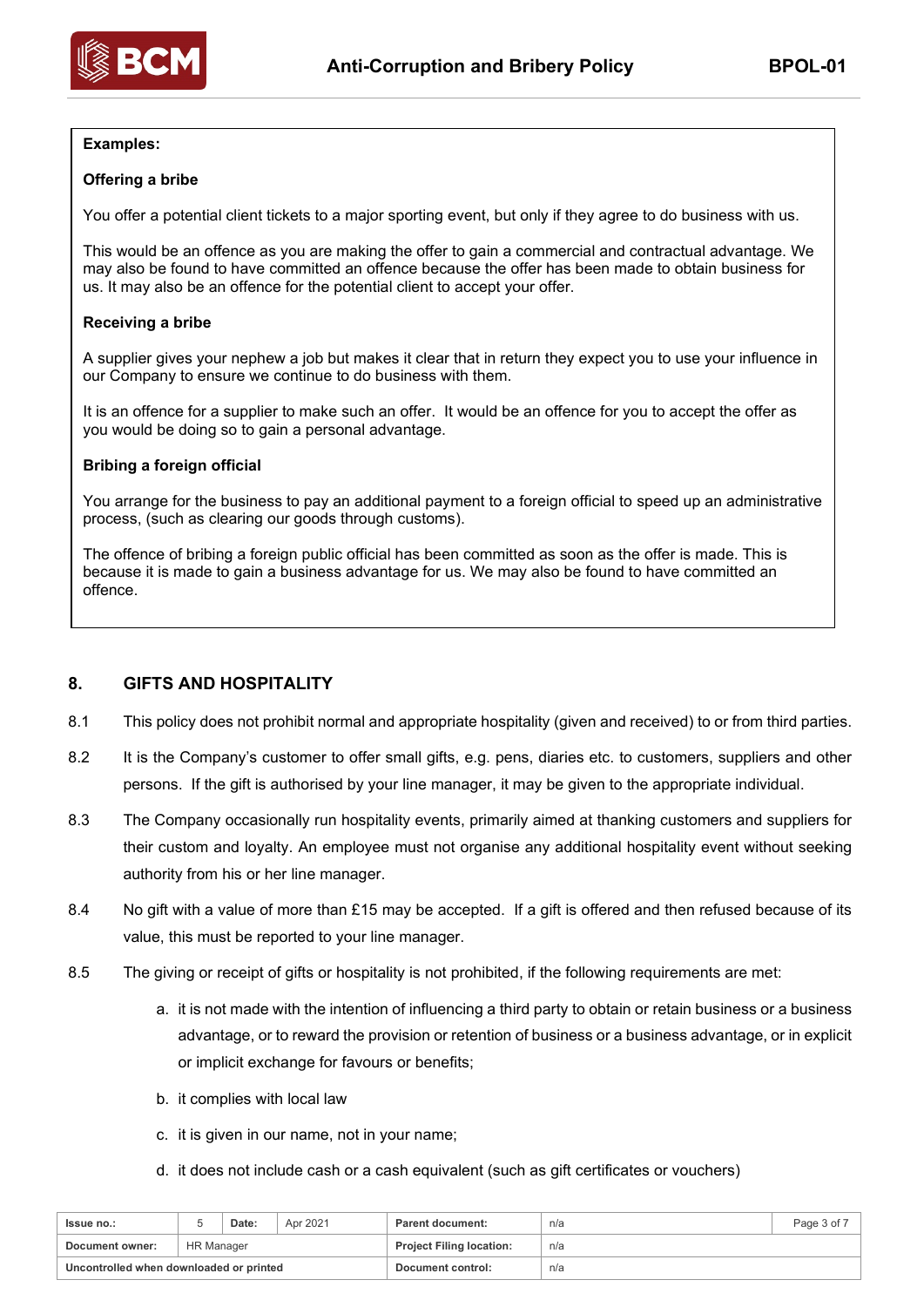

- e. it is appropriate in the circumstances. For example, in the UK it is customary for small gifts to be given at Christmas time;
- f. taking into account the reason for the gift, it is of an appropriate type and value and given at an appropriate time;
- g. it is given openly, not secretly; and
- h. gifts should not be offered to, or accepted from, government officials or representatives, or politicians or political parties, without the prior approval of your manager.
- i. the gift however small is reported to your line manager to be recorded.
- j. invitations to hospitality events from customers, suppliers or other relevant persons must be reported to your Line Manager before responding to the invitation.
- 8.6 We appreciate that the practice of giving business gifts varies between countries and regions and what may be normal and acceptable in one region may not be in another. The test to be applied is whether in all the circumstances the gift or hospitality is reasonable and justifiable. The intention behind the gift should always be considered.

# **9. WHAT IS NOT ACCEPTABLE**

- 9.1 It is not acceptable for you (or someone on your behalf) to:
	- a. give, promise to give, or offer, a payment, gift or hospitality with the expectation or hope that a business advantage will be received, or to reward a business advantage already given;
	- b. give, promise to give, or offer, a payment, gift or hospitality to a government official, agent or representative to "facilitate" or expedite a routine procedure;
	- c. accept payment from a third party that you know or suspect is offered with the expectation that it will obtain a business advantage for them;
	- d. accept a gift or hospitality from a third party if you know or suspect that it is offered or provided with an expectation that a business advantage will be provided by us in return;
	- e. threaten or retaliate against another worker who has refused to commit a bribery offence or who has raised concerns under this policy; or
	- f. engage in any activity that might lead to a breach of this policy.

### **10. FACILITATION PAYMENTS AND KICKBACKS**

- 10.1 We do not make, and will not accept, facilitation payments or "kickbacks" of any kind. Facilitation payments are typically small, unofficial payments made to secure or expedite a routine government action by a government official. They are not commonly paid in the UK, but are common in some other jurisdictions [in which we operate].
- 10.2 If you are asked to make a payment on our behalf, you should always be mindful of what the payment is for and whether the amount requested is proportionate to the goods or services provided. You should always

| <b>Issue no.:</b>                       |            | Date: | Apr 2021 | Parent document:                | n/a | Page 4 of 7 |
|-----------------------------------------|------------|-------|----------|---------------------------------|-----|-------------|
| Document owner:                         | HR Manager |       |          | <b>Project Filing location:</b> | n/a |             |
| Uncontrolled when downloaded or printed |            |       |          | Document control:               | n/a |             |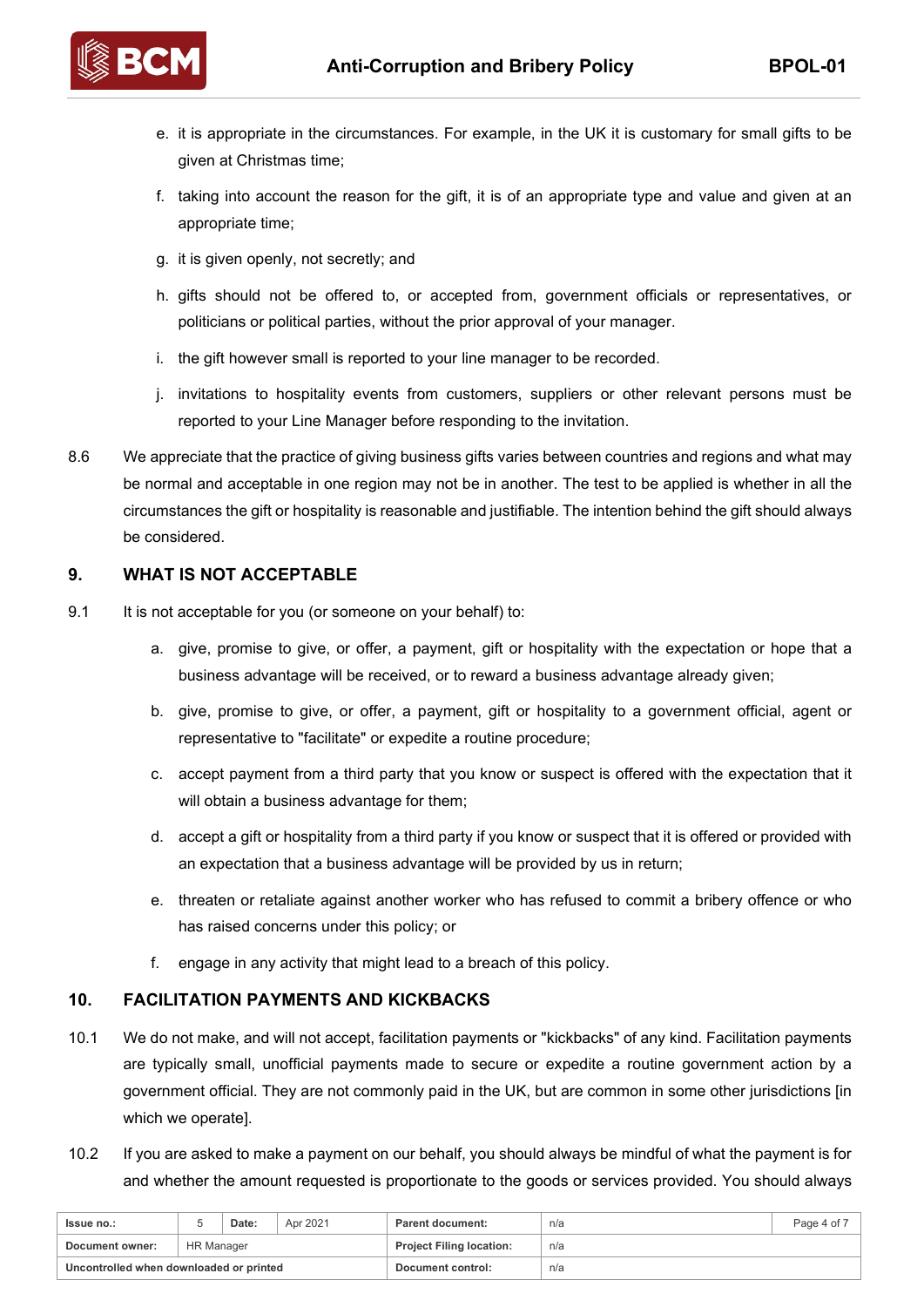

ask for a receipt which details the reason for the payment. If you have any suspicions, concerns or queries regarding a payment, you should raise these with the finance director.

10.3 Kickbacks are typically payments made in return for a business favour or advantage. All workers must avoid any activity that might lead to, or suggest, that a facilitation payment or kickback will be made or accepted by us.

#### **11. EXPENSES**

- 11.1 Finance Director must authorise all expense claims from their employees.
- 11.2 Expense claims will be checked against receipts.
- 11.3 Any items of expenditure that give rise to concern will be fully investigated.

#### **12. DONATIONS**

- 12.1 The Company make charitable donations that are legal and ethical under local laws and practices.
- 12.2 The Company make regular donations to charity. These are managed by The Finance Director.
- 12.3 No donation should be made to charities, political parties, or other organisations with the intention of gaining a business advantage.

#### **13. HOW TO RAISE A CONCERN**

- 13.1 The Company make charitable donations that are legal and ethical under local laws and practices.
- 13.2 The Company make regular donations to charity. These are managed by The Finance Director.
- 13.3 No donation should be made to charities, political parties, or other organisations with the intention of gaining a business advantage.
- 13.4 Donations on behalf of the Company must not be offered or made without approval from your line manager.

#### **14. RECORD KEEPING**

- 14.1 We must keep financial records and have appropriate internal controls in place which will evidence the business reason for making payments to third parties.
- 14.2 You must declare and keep a written record of all hospitality or gifts accepted or offered, which will be subject to managerial review.
- 14.3 You must ensure all expenses claims relating to hospitality, gifts or expenses incurred to third parties are submitted in accordance with our expenses policy and specifically record the reason for the expenditure.
- 14.4 All accounts, invoices, memoranda and other documents and records relating to dealings with third parties, such as clients, suppliers and business contacts, should be prepared and maintained with strict accuracy and completeness. No accounts must be kept "off-book" to facilitate or conceal improper payments.

# **15. HOW TO RAISE A CONCERN**

15.1 You are encouraged to raise concerns about any issue or suspicion of malpractice at the earliest possible stage.

| <b>Issue no.:</b>                       |                   | Date: | Apr 2021 | Parent document:                | n/a | Page 5 of 7 |
|-----------------------------------------|-------------------|-------|----------|---------------------------------|-----|-------------|
| Document owner:                         | <b>HR Manager</b> |       |          | <b>Project Filing location:</b> | n/a |             |
| Uncontrolled when downloaded or printed |                   |       |          | Document control:               | n/a |             |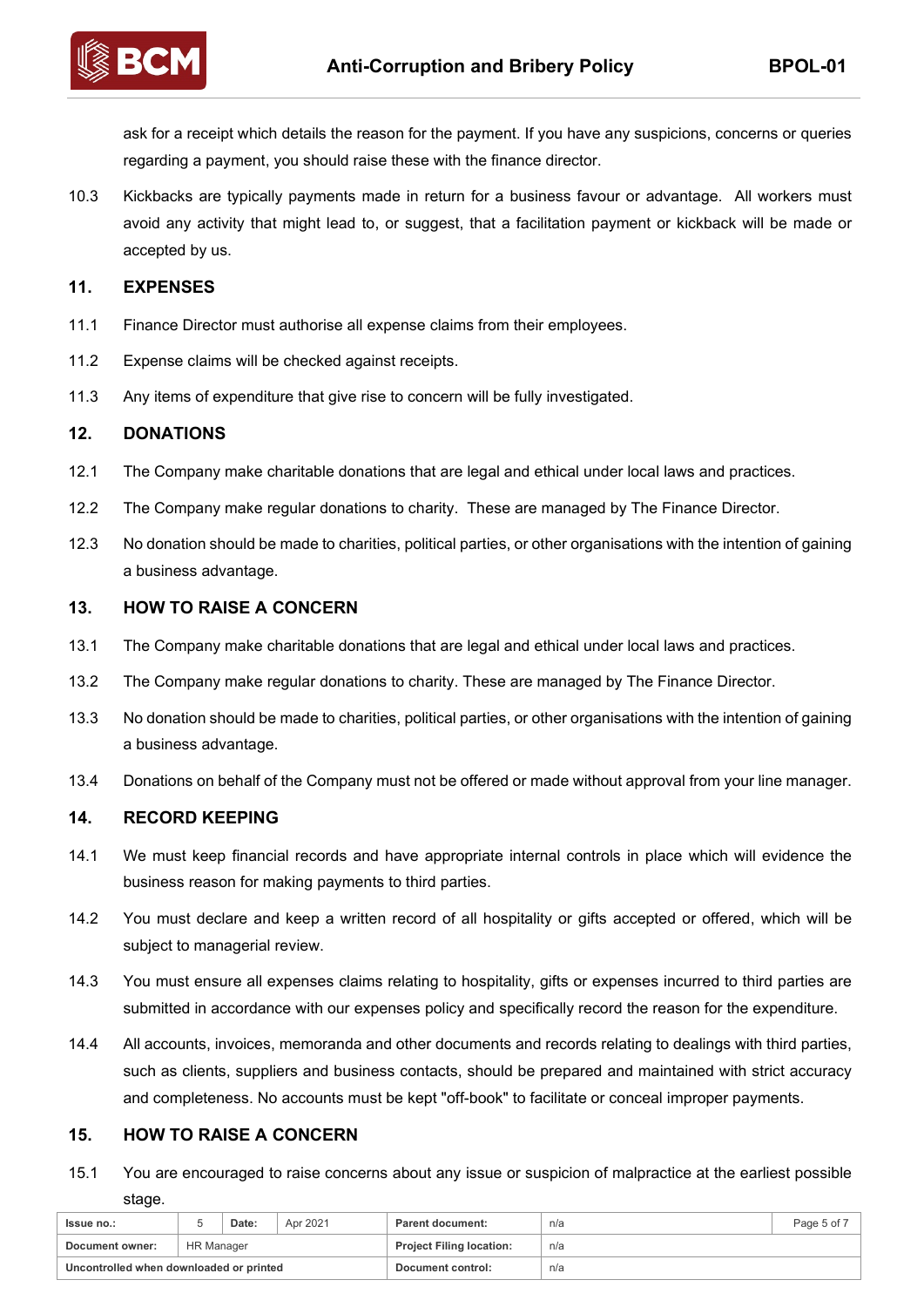

15.2 If you are offered a bribe by a third party, are asked to make one, or if you believe or suspect that any bribery, corruption or other breach of this policy has occurred or may occur, or believe that you are a victim of another form of unlawful activity you must speak to your line manager. (See our Whistleblowing Policy.)

- 15.3 If you are unsure whether a particular act constitutes bribery or corruption, you should speak to your line manager or HR.
- 15.4 If you have any other queries these should also be raised with your line manager.
- 15.5 Concerns should be reported by following the procedure set out in our Whistleblowing Policy. A copy of our Whistleblowing Policy can be found on Sharepoint.

# **16. WHAT TO DO IF YOU ARE A VICTIM OF BRIBERY OR CORRUPTION?**

16.1 Please refer to the Company's Whistleblowing Policy

### **17. PROTECTION**

- 17.1 Workers who refuse to accept or offer a bribe, or those who raise concerns or report another's wrongdoing, are sometimes worried about possible repercussions. We aim to encourage openness and will support anyone who raises genuine concerns in good faith under this policy, even if they turn out to be mistaken.
- 17.2 We are committed to ensuring no one suffers any detrimental treatment as a result of refusing to take part in bribery or corruption, or because of reporting in good faith their suspicion that an actual or potential bribery or other corruption offence has taken place, or may take place in the future. Detrimental treatment includes dismissal, disciplinary action, threats or other unfavourable treatment connected with raising a concern. If you believe that you have suffered any such treatment, you should inform your line manager immediately. If the matter is not remedied, and you are an employee, you should raise it formally using our Grievance Procedure, which can be found on Sharepoint.

### **18. TRAINING AND COMMUNICATION**

- 18.1 Training on this policy forms part of the induction process for all new workers. All existing workers will receive regular, relevant training on how to implement and adhere to this policy.
- 18.2 Our zero-tolerance approach to bribery and corruption must be communicated to all suppliers, contractors and business partners at the outset of our business relationship with them and as appropriate thereafter.

### **19. MONITORING AND REVIEW**

- 19.1 Workers are invited to comment on this policy and suggest ways in which it might be improved. Comments, suggestions and queries should be addressed to the Compliance Manager.
- 19.2 Any recommendations for improvements identified will be made to the board as soon as possible. Internal control systems and procedures will be subject to regular audits to provide assurance that they are effective in countering bribery and corruption.

# **Issue no.:** The State: Apr 2021 **Parent document:** Page 6 of 7 and 2011 **Page 6 of 7 Document owner:** HR Manager **Project Filing location:** n/a **Uncontrolled when downloaded or printed Document control:** n/a

# **Schedule Potential risk scenarios: "red flags"**